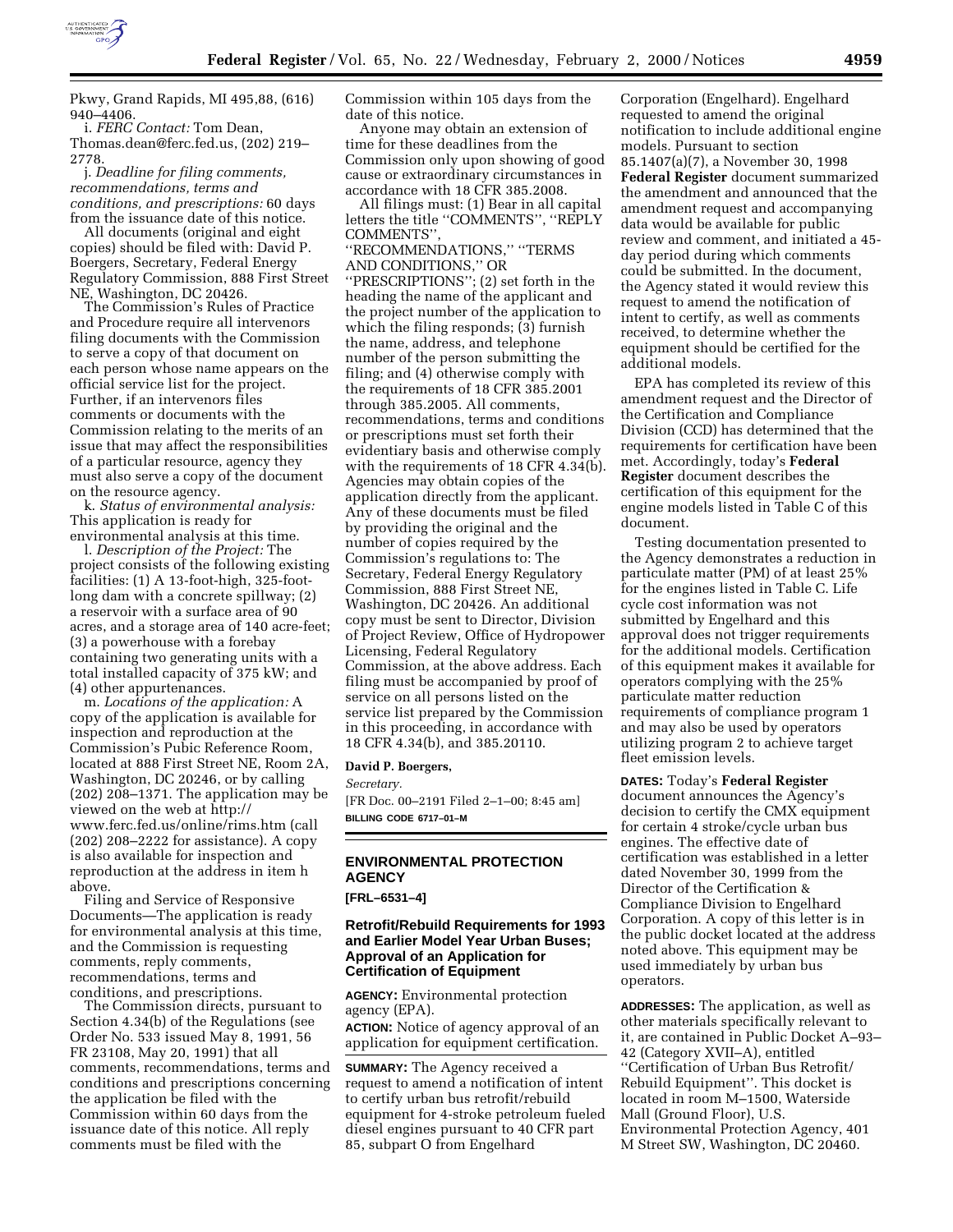Docket items may be inspected from 8:00 a.m. until 5:30 p.m., Monday through Friday. As provided in 40 CFR part 2, a reasonable fee may be charged by the Agency for copying docket materials.

# **FOR FURTHER INFORMATION CONTACT:**

Anthony Erb, Engine Compliance Programs Group, Certification & Compliance Division (6403J), U.S. Environmental Protection Agency, Ariel Rios Building, 1200 Pennsylvania Avenue, N.W. Washington, D.C. 20460. Telephone: (202) 564–9259. Email Address: *ERB.ANTHONY@EPA.GOV.* **SUPPLEMENTARY INFORMATION:**

#### **I. Program Background**

On April 21, 1993, the Agency published final Retrofit/Rebuild Requirements for 1993 and Earlier model Year Urban Buses (58 FR 21359). The retrofit/rebuild program is intended to reduce the ambient levels of particulate matter (PM) in urban areas and is limited to 1993 and earlier model year (MY) urban buses operating in metropolitan areas with 1980 populations of 750,000 or more, whose engines are rebuilt or replaced after January 1, 1995. Operators of the affected buses are required to choose between two compliance programs: Program 1 sets PM emissions requirements for each urban bus engine in an operator's fleet which is rebuilt or replaced; Program 2 is a fleet averaging program that establishes specific annual target levels for average PM emissions from urban buses in an operator's fleet.

Certification of retrofit/rebuild equipment is a key element of the retrofit/rebuild program. To demonstrate compliance under either of the compliance programs, operators of the affected buses must use equipment that has been certified by the Agency.

Emissions requirements under either of the two compliance programs depend on the availability of certified retrofit/ rebuild equipment for each engine model. To be used for program 1, equipment must be certified as meeting a 0.10 g/bhp-hr PM standard or as achieving a 25 percent reduction in PM. Equipment used for program 2 must be certified as providing some level of PM reduction that would in turn be claimed by urban bus operators when calculating their average fleet PM levels attained under the program. For program 1, information on life cycle costs must be submitted in the notification of intent to certify in order for certification of the equipment to initiate (or trigger) program requirements. To trigger program requirements, the certifier must guarantee that the equipment will be available to all affected operators for a life cycle cost of \$7,940 or less at the 0.10 g/bhp-hr PM level, or for a life cycle cost of \$2,000 or less for the 25 percent or greater reduction in PM. Both of these values are based on 1992 dollars.

#### **II. Notification of Intent to Certify**

By a notification of intent to certify signed November 18, 1996, Engelhard applied for certification of equipment applicable to all Cummins L–10 engines that were originally manufactured prior to and including 1993. The notification of intent to certify stated that the candidate equipment would reduce PM emissions 25 percent or more on petroleum-fueled diesel engines that are rebuilt to Cummins specifications.

The candidate equipment consists of a ''catalytic converter muffler'' or CMXTM, that is an exhaust noise muffler containing an oxidation catalyst. Life cycle cost information was submitted with the original notification, along

with a guarantee that the equipment would be offered to all affected operators for less than the incremental life cycle cost ceiling. After completion of its review, EPA determined that the certification approval for the November 18 application was limited to the Cummins L–10 electronically controlled (EC) engines based on the testing data supplied. EPA certified this equipment as a trigger for the requirements for operators using compliance option 1, to reduce PM by 25% when rebuilding or replacing 1992–1993 Cummins L–10 EC models. A document was published in the **Federal Register** on March 30, 1998 (63 FR 13660) announcing this certification.

In a letter to EPA dated April 20, 1998, Engelhard requested that the March 30 certification be amended to include all pre-1994 Cummins L–10 models (including the nonelectronically controlled models) and all other 4-stroke urban bus engines. On November 30, 1998 EPA published a document in the **Federal Register** requesting comment on the amendment request and on the appropriateness of the engines being considered for this certification and requested information on any additional engines for which this certification may be applicable. In response, the Detroit Diesel Corporation (DDC) commented that it had certified and produced the Series 50 engine for use in urban bus applications for which this certification might be applicable in the ''all other 4-stroke'' general category. Accordingly, EPA has included the Series 50 engine for consideration in the ''all other 4-stroke'' urban bus engine category in this document. Table A below provides a listing of the 4-stroke urban bus engines and the certification levels for which the candidate equipment was considered.

TABLE A.—AFFECTED MODELS AND PROPOSED ENGELHARD CMX CERTIFICATION LEVELS 1

| Cummins/other engine family | Cummins<br>control parts<br>list (CPL) | Manufacture dates | New Engine<br>PM level | <b>Retrofit PM</b><br>level with<br><b>CMX</b> | <b>Retrofit PM</b><br>level with<br>CMX and<br><b>Cummins kit</b> |
|-----------------------------|----------------------------------------|-------------------|------------------------|------------------------------------------------|-------------------------------------------------------------------|
|                             | 780                                    |                   | 0.58                   | 0.44                                           | 0.26                                                              |
|                             | 0781                                   |                   | 0.59                   | 0.44                                           | 0.26                                                              |
|                             | 0774                                   |                   | 0.46                   | 0.34                                           | 0.26                                                              |
|                             | 0777                                   |                   | 0.61                   | 0.46                                           | 0.26                                                              |
|                             | 0996                                   |                   | 0.61                   | 0.46                                           | 0.26                                                              |
|                             | 1226                                   |                   | 0.50                   | 0.38                                           | 0.26                                                              |
|                             | 1226                                   |                   | 0.45                   | 0.34                                           | 0.26                                                              |
|                             | 1441                                   |                   | 0.46                   | 0.34                                           | 0.26                                                              |
|                             | 1622                                   |                   | 0.46                   | 0.34                                           | 0.26                                                              |
|                             |                                        |                   | 0.45                   | 0.34                                           | 0.26                                                              |
|                             |                                        |                   | 0.50                   | 0.38                                           | N/A                                                               |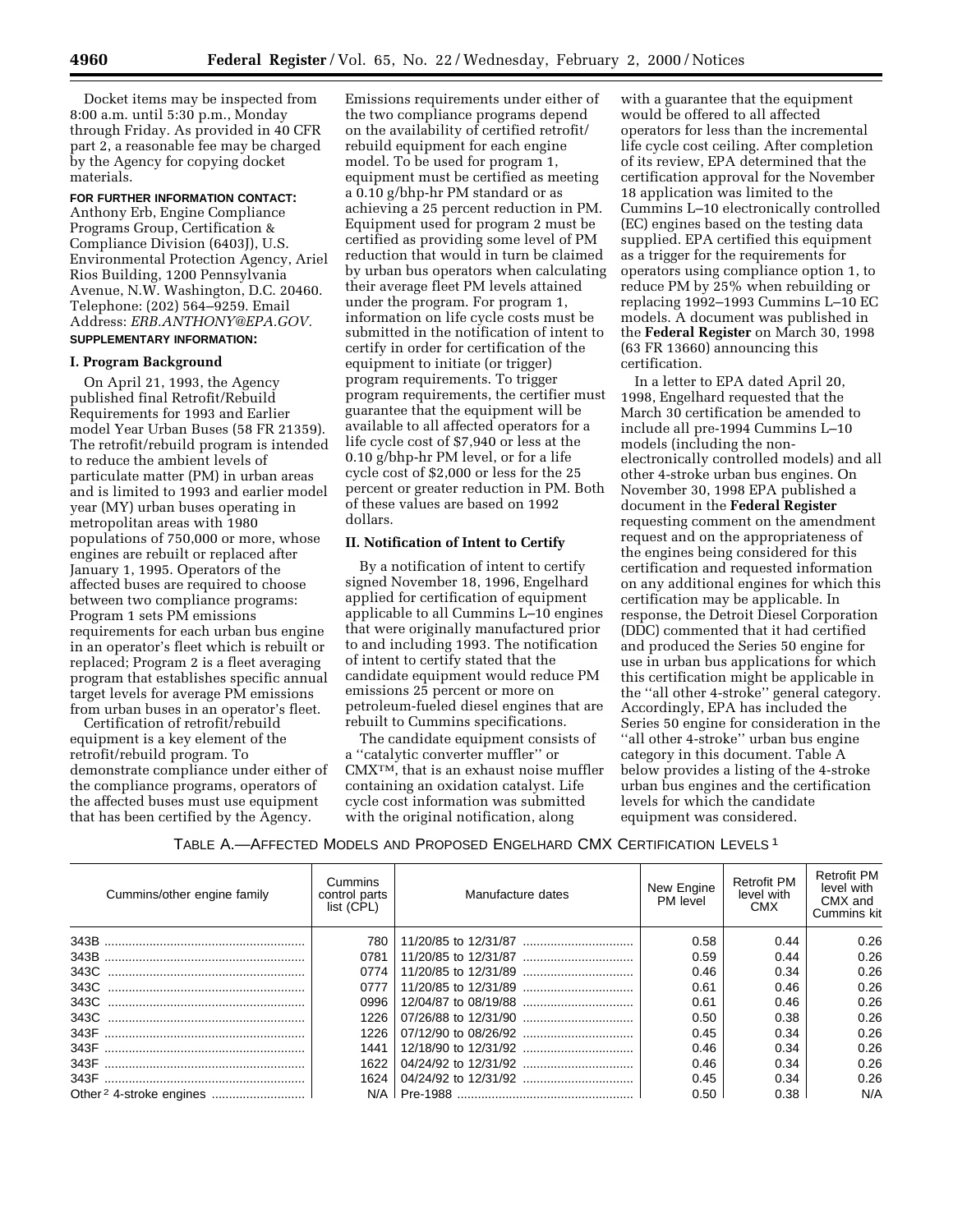#### TABLE A.—AFFECTED MODELS AND PROPOSED ENGELHARD CMX CERTIFICATION LEVELS 1—Continued

| Cummins/other engine family                                                                                                                                                          | Cummins<br>control parts<br>list (CPL) | Manufacture dates | New Engine<br>PM level | <b>Retrofit PM</b><br>level with<br><b>CMX</b> | <b>Retrofit PM</b><br>level with<br>CMX and<br><b>Cummins kit</b> |
|--------------------------------------------------------------------------------------------------------------------------------------------------------------------------------------|----------------------------------------|-------------------|------------------------|------------------------------------------------|-------------------------------------------------------------------|
| <b>CAT</b><br><b>GM</b><br><b>IH/Navistar</b><br><b>MAN</b><br>Saab-Scania<br>Volvo<br><b>CAT</b><br>DDC/Series 50<br>GM<br><b>IH/Navistar</b><br><b>MAN</b><br>Saab-Scania<br>Volvo | N/A                                    |                   | (3)                    | (4)                                            | N/A                                                               |

1The new Engine PM certification levels for Cummins engines are based on the certification level or the average test audit result for each engine family. It is noted that for engine family 343F, although the PM standard for 1991 and 1992 was 0.25 g/bhp-hr and the NO<sub>x</sub> standard was<br>5.0 g/bhp-hr, Cummins certified the 1226, 1441, 1622, and 1624 CPLs to a Federal

NO<sub>X</sub> under the averaging, banking and trading program.<br><sup>2</sup>Applicable to the following 4-stroke engines installed in applicable urban buses: Caterpillar 8 cylinder engines, General Motors 6 cylinder and 8 cylinder engines, International Harvester/Navistar 8 cylinder engines, MAN 6 and 8 cylinder engines, Saab-Scania 6 cylinder engines, and Volvo 6 cylinder engines. <sup>3</sup> Certification level.

4 25% reduction from certification PM levels.

In today's **Federal Register** document, EPA is identifying the engines in the ''all other 4-stroke'' category as listed in Table A. In a letter to EPA dated March 16, 1998 Engelhard stated that the inclusion of ''all other 4-stroke engines'' in the Engine Control Systems certification dated January 29, 1998 (63 FR 4445) caused confusion in the marketplace because it was not clear which engines were included in the ''all other 4-stroke engine'' classification. Accordingly, the November 30 **Federal Register** document sought to clarify this matter by identifying the applicable engines. As stated, EPA's intent is that the list of engines apply to the candidate Engelhard certification discussed herein, the Engine Control Systems certification referenced above, and to future notifications of intent to certify equipment under the urban bus rebuild regulations that include engines in the ''all other 4-stroke'' classification.

The equipment to be applied to the engines is a ''catalytic converter muffler'' or CMXTM, that is a muffler containing an oxidation catalyst. The CMX is intended to replace the standard muffler previously installed in the engine exhaust system. The CMX is intended to be maintenance free, requiring no service for the full in-use compliance period. The engine fuel to be used with this equipment is standard diesel fuel with a maximum sulfur content of 0.05 weight percent sulfur.

Engelhard presented exhaust emission data from testing a 1987 240hp Cummins L–10 engine, control parts list number 0777 (CPL 0777) and on a Cummins L–10 engine built to CPL 0774 along with additional data to support this certification. Table B below provides a summary of the emissions test data. Under 40 CFR 85.1406(a), a test engine must represent the ''worst case'' with respect to particulate

emissions of all those engine configurations for which the equipment is being certified. The worst case configuration is defined as the engine configuration having the highest engineout PM level, prior to installation of the retrofit/rebuild equipment. In the case at hand, the Cummins L–10 test engine has a specified pre-rebuild PM emission level of 0.61 g/bhp-hr listed in the table at section  $85.1403(c)(1)(iii)(A)$ . The PM levels listed in the table at section  $85.1403(c)(1)(iii)(A)$  for all other models and are less than the stated level for the L–10 test engine. Accordingly, the engine tested for this certification qualifies as a worst case configuration for the engine models listed in Table A herein. Section 85.1406 of the urban bus rebuild regulation allows the emission results to be extrapolated to engine types and model years known to have engine-out PM levels equal to or less than that of the test engine.

#### TABLE B.—EXHAUST EMISSIONS SUMMARY G/BHP–HR

| Gaseous and particulate test | 1987 L-10<br>baseline<br>CPL# 0774 | 1987 L-10<br>baseline<br>CPI # 0777 | 1987 L-10 w/CMX<br>CPL# 0774 for-<br>mula 1/formula 2 | 1987 L-10<br>w/CMX<br>CPL# 0777 |
|------------------------------|------------------------------------|-------------------------------------|-------------------------------------------------------|---------------------------------|
| HC.                          | 2.29                               | 2.29                                | 1.07/0.68                                             | 1.07                            |
|                              | 2.19                               | 2.65                                | 1.52/1.01                                             | 1.31                            |
|                              | 5.50                               | 5.89                                | 5.23/5.09                                             | 5.41                            |
|                              | 0.476                              | 0.473                               | 0.326/0.287                                           | 0.335                           |
| BSFC <sub>1</sub>            | 0.399                              | 0.413                               | 0.394/0.394                                           | 0.400                           |
|                              | .                                  |                                     |                                                       |                                 |
|                              | $8.2\%$                            | $11.7\%$                            | $9.3\%/11.0\%$                                        | 10.9%                           |
|                              | $1.5\%$                            | 1.7%                                | 1.8%/1.4%                                             | 2.0%                            |
| PEAK                         | 14.8%                              | 29.2%                               | 15.7%/20.3%                                           | 24.8%                           |
|                              |                                    |                                     |                                                       |                                 |

1Brake Specific Fuel Consumption (BSFC) is measured in units of lb/bhp–hr.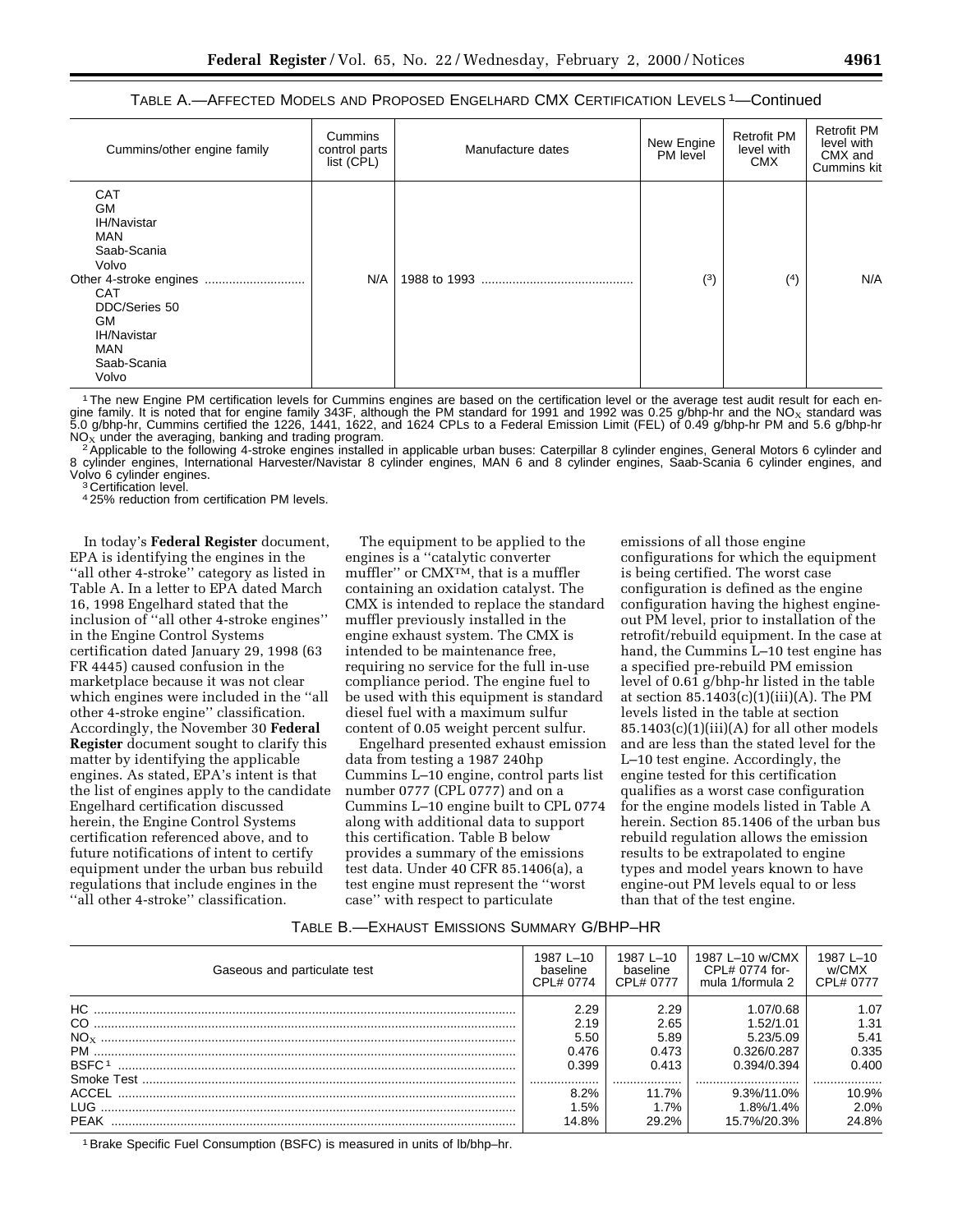Engelhard did not provide life-cycle cost data relative to this amendment request to include the additional models. Therefore, this equipment is not being considered in today's **Federal Register** document for certification in compliance with the life cycle cost requirements for the additional engines covered by the amendment. However, in a letter dated December 4, 1998, Engelhard requested that life cycle costs apply for this equipment for all applicable models. In the December 4 letter, Engelhard has submitted pricing information along with a guarantee that this equipment will be offered to affected operators for less than the incremental life cycle cost of \$2,000 (in

1992 dollars). On July 30, 1999, a **Federal Register** document was published concerning this request to include life cycle costs (64 FR 41417). Comments have been received in response to the July 30 document and are currently being reviewed by EPA. If certified to comply with life cycle cost requirements, this equipment will trigger program requirements for the engines included in the general category of ''all other 4-stroke engines.'' A separate document will be published in the **Federal Register** announcing EPA's decision on Engelhard's request to certify this equipment to include life cycle costs when the review is complete.

The engines to which the certification announced in today's **Federal Register** document applies are listed in Table C below. The equipment is certified to post-rebuild PM certification levels listed in Table C for each respective engine. Under program 1, all rebuilds or replacements of applicable engines for which a 25% or greater reduction of PM is required may utilize this certified Engelhard equipment (or other equipment certified to reduce PM by at least 25 percent). Urban bus operators who choose to comply with program 2 and use this equipment will use the appropriate PM emission value from Table C when calculating their average fleet PM level.

## TABLE C.—ENGELHARD CMX CERTIFICATION LEVELS 1

| Cummins/other engine family                                                                                                                                        | Cummins<br>control parts<br>list (CPL)                                            | Manufacture dates                                                                                                                                                                             | New Engine<br>PM level                                                                      | <b>Retrofit PM</b><br>Level with<br><b>CMX</b>                                              | <b>Retrofit PM</b><br>Level with<br><b>CMX</b><br>Cummins kit                              |
|--------------------------------------------------------------------------------------------------------------------------------------------------------------------|-----------------------------------------------------------------------------------|-----------------------------------------------------------------------------------------------------------------------------------------------------------------------------------------------|---------------------------------------------------------------------------------------------|---------------------------------------------------------------------------------------------|--------------------------------------------------------------------------------------------|
| 343F<br>343F<br><b>CAT</b><br><b>GM IH/Navistar</b><br>MAN<br>Saab-Scania<br>Volvo<br><b>CAT</b><br><b>GM</b><br><b>IH/Navistar</b><br>MAN<br>Saab-Scania<br>Volvo | 780<br>078<br>0774<br>0777<br>0996<br>1226<br>1226<br>1441<br>1622<br>1624<br>N/A | 11/20/85 to 12/31/87<br>111/20/85 to 12/31/87<br>11/20/85 to 12/31/89<br>12/04/87 to 08/19/88<br>07/26/88 to 12/31/90<br>12/18/90 to 12/31/92<br>04/24/92 to 12/31/92<br>04/24/92 to 12/31/92 | 0.58<br>0.59<br>0.46<br>0.61<br>0.61<br>0.50<br>0.45<br>0.46<br>0.46<br>0.45<br>0.50<br>(3) | 0.44<br>0.44<br>0.34<br>0.46<br>0.46<br>0.38<br>0.34<br>0.34<br>0.34<br>0.34<br>0.38<br>(4) | 0.26<br>0.26<br>0.26<br>0.26<br>0.26<br>0.26<br>0.26<br>0.26<br>0.26<br>0.26<br>N/A<br>N/A |

1The new Engine PM certification levels for Cummins engines are based on the certification level or the average test audit result for each engine family. It is noted that for engine family 343F, although the PM standard for 1991 and 1992 was 0.25 g/bhp-hr and the NOX standard was<br>5.0 g/bhp-hr, Cummins certified the 1226, 1441, 1622, and 1624 CPLs to a Federal E

NOX under the averaging, banking and trading program.<br><sup>2</sup> Applicable to the following 4-stroke engines installed in applicable urban buses: Caterpillar 8 cylinder engines, General Motors 6 cylinder and 8 cylinder engines, International Harvester/Navistar 8 cylinder engines, MAN 6 and 8 cylinder engines, Saab-Scania 6 cylinder engines, and Volvo 6 cylinder engines.<br><sup>3</sup> Certification level.

4 25% reduction from certification PM levels.

# **III. Summary and Analysis of Comments**

EPA received comments from three parties on the Engelhard application during the comment period: Detroit Diesel Corporation (DDC), Johnson Matthey Corporation (JMI), and Engine Control Systems (ECS). DDC is the original manufacturer of the Series 50 engine. JMI and ECS are both certifiers and suppliers of equipment under the urban bus rebuild program.

The Detroit Diesel Corporation (DDC) commented that the DDC Series 50 engine should not be included in the certification. DDC also commented on the reported hydrocarbon results for the baseline test. Regarding DDC's comments relative to the Series 50 engine, DDC stated that it had certified and produced 1992–1993 model year Series 50 engines for use in urban bus applications. DDC stated that the Series 50 is an electronically controlled engine with PM emissions in the range of 0.07

to 0.13 g/bhp-hr that was not equipped with an exhaust catalyst when certified. DDC stated that the Series 50 model engines were not cited in the November 30,1998 **Federal Register** document and should not be included in this certification among the additional engines in the general class of ''all other 4-stroke engines'' based on the test data presented in the document. DDC noted that the Engelhard certification tests were for a 1987 model year Cummins L– 10 with baseline test results of 0.47 g/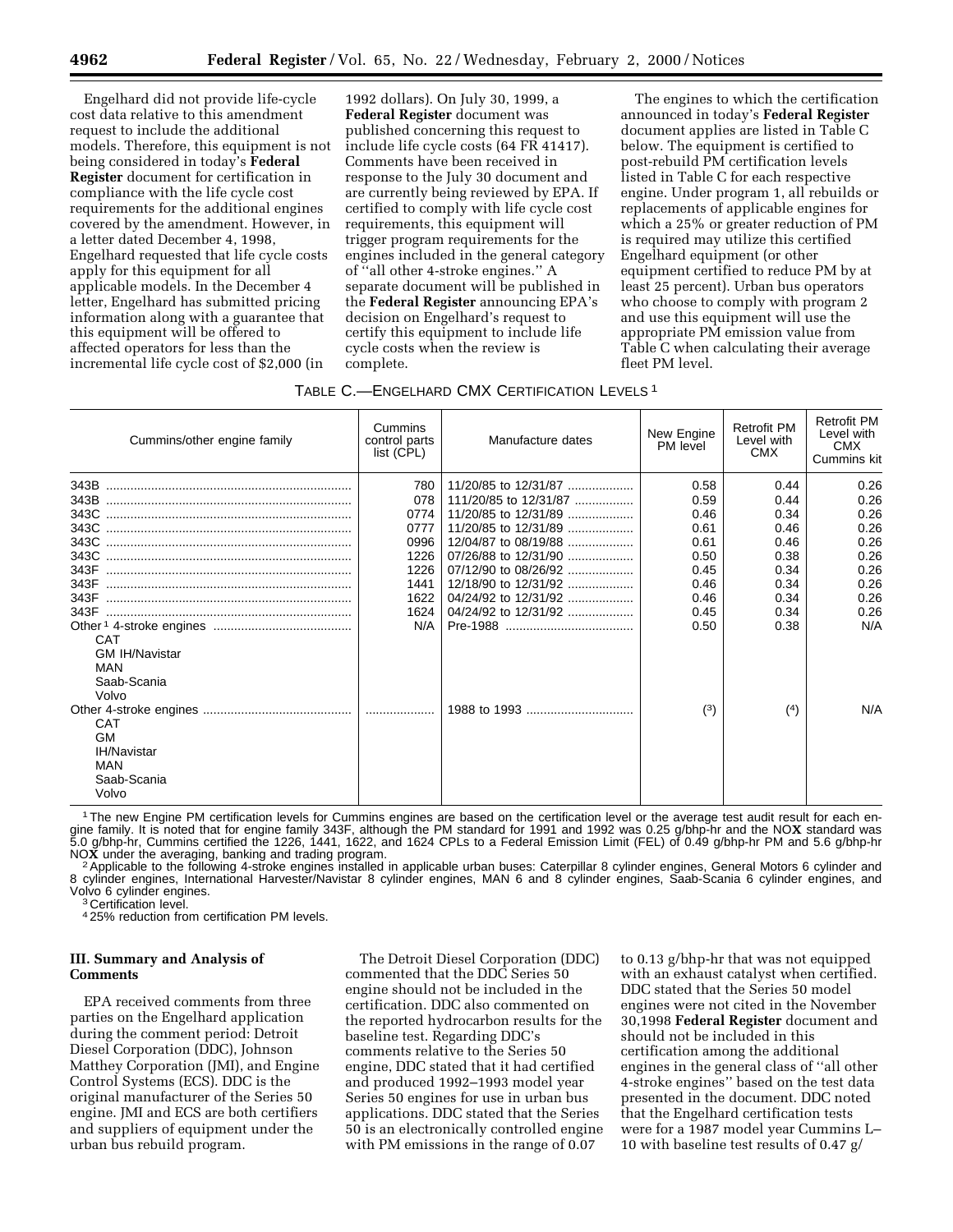bhp-hr PM and extremely high HC overall suggesting the engine may have a high soluble fraction. DDC stated that since catalysts are known to be most effective on the soluble fraction of particulate and relatively ineffective in reducing the dry soot, the overall catalyst effectiveness increases with the soluble fraction. DDC states that the Series 50 has low PM with a low soluble fraction. Because of the differences in the quantity and composition of particulate emissions from the two engines, it would not be appropriate to extrapolate the results of the Engelhard L–10 testing to conclude that the CMX will achieve the required 25% particulate reduction when applied to the Series 50 engines. Thus, DDC stated the Series 50 inclusion in this certification would not be justified.

In response to DDC's comment, Engelhard provided data from testing conducted on a 1995 275 hp DDC Series 50 engine. Engelhard conducted testing using CMX technology exploring the effects of fuel sulfur on particulate matter emissions. Fuel sulfur levels of 500 parts per million (ppm) and 315 ppm were run on the CMX catalyst. The report containing this data titled, ''The Effect of Diesel Sulfur Content and Oxidation Catalysts on Transient Emissions at High Altitude from a 1995 Detroit Diesel Series 50 Urban Bus Engine'' has been placed in the public docket listed above. After review of the above report and the comments received, EPA determined that additional information would be needed before it could be determined that Engelhard had demonstrated a 25% PM reduction for Series 50 engine. Upon EPA informing Engelhard of the need for additional data and evaluation relative to the Series 50 engine, Engelhard requested that the Series 50 be removed from consideration under this certification. Engelhard made this request so that certification approval for the remaining models would not be delayed due to time necessary to receive and evaluate additional information relative to the Series 50. Accordingly, EPA has removed the Series 50 model from consideration under this certification. However, as noted earlier the Series 50 was added to the general class of ''all other 4-stroke engines'' for consideration under the Urban Bus Rebuild Program.

DDC's second comment concerns the hydrocarbon (HC) level reported as 2.29 g/bhp-hr in the baseline Cummins L–10 engine test. DDC states that this HC level is indicative of an engine fault and questions the certification data. In response, Engelhard notes that while this engine does have high HC

emissions, data from five tests conducted after it had rebuilt this engine to various configurations consistently show HC emissions that are around 2.0 g/bhp-hr on average with standard Cummins rebuild specifications. The HC result for the certification test of the CPL 0777 configuration provided by Engelhard in the amendment was 2.29 g/bhp-hr. EPA notes that based on the consistent HC results for this engine after rebuild, it is apparent that the HC results are inherent to this engine in a standard rebuild configuration. EPA notes that it has seen considerable variation in the test results for baseline engines for the applications that have been reviewed for certification. Consistent with 40 CFR 85.1406(a), the certification engine is not required to meet Federal emission standards before the retrofit/rebuild equipment is installed. The retrofit/ rebuild regulation requires that the PM reduction must be shown to be incremental to a standard rebuild. Based on the fact that the baseline engine in this certification was rebuilt to a standard configuration with no obvious defects, EPA finds the results to be acceptable. It is noted that with the addition of the CMX technology the HC emissions are reduced to 1.07 g/bhp-hr during testing and are within specified standards in accordance with the regulations. After review of the data presented, EPA finds that the test engine and the emission results presented are acceptable.

Engine Control Systems, Ltd. (ECS) commented that this application should be reviewed in conjunction with the life cycle costs as submitted in Engelhard's December 4 letter, in order to solicit the full range of comments needed to justify triggering the 25% PM reduction requirements for the affected engines. ECS also commented on catalyst applicability, effectiveness, performance, PM reduction, backpressure, and the identification of the different catalyst formulations. ECS commented on testing it has performed and results of Engelhard testing on Cummins N14 engines and other data conveyed by Engelhard. ECS also commented that it should be clearly stated that this certification applies only to applicable urban bus engines.

With regard to the ECS comment that product performance and cost should be addressed together to solicit the full range of comments for those engines constituting the ''all other 4-stroke'' category, the urban bus retrofit/rebuild regulation allows for certification based on emission reduction without including cost data. In response, EPA believes that the urban bus retrofit/

rebuild regulation clearly allows for certification based on emission reductions without cost data. In fact, prior to this certification review, EPA has reviewed and approved several certifications of equipment under this program without life cycle cost data.

Life cycle cost data is necessary to trigger retrofit/rebuild requirements under program 1. Since Engelhard had not provided cost information with this amendment request, this certification will not trigger new requirements for any of the affected engines and a review of cost data is not necessary for approval. However, Engelhard has more recently requested to include cost data and to certify this equipment within the specified life cycle cost requirements. A document was published in the **Federal Register** on July 30, 1999 (64 FR 41417) regarding this amendment request to include life cycle costs for this certification. Comments have been received and are currently under review. A separate document will be published in the **Federal Register** announcing EPA's decision after review is completed.

ECS has requested that Engelhard divulge its catalyst formulation and size publicly. Engelhard states that this information is proprietary and declines to provide this information in a public format. Customarily, EPA allows manufacturers to maintain catalyst specifications as confidential business information provided such information is presented for EPA review and is found to be acceptable. Engelhard has provided descriptions of the various catalysts and formulations used during testing and EPA finds the information presented to be acceptable under the urban bus program.

ECS commented that it is not clear which formulation is being proposed to cover the 4-stroke engines included in this certification. If different formulations are proposed which catalysts are meant to cover the various engines? What data shows the effectiveness of these formulations and how will they be identified in the marketplace to ensure appropriate use? Engelhard has responded that it will provide a specific CMX unit for a specific bus and engine combination using the certified catalyst. In the amendment request and subsequent information, Engelhard documented tests performed on a wide range of catalyst formulations on an engine designated to be the ''worst case'' and has also provided data based on other engine configurations. In the regulations, EPA stated it will allow results of emission tests for after treatment devices to be extrapolated to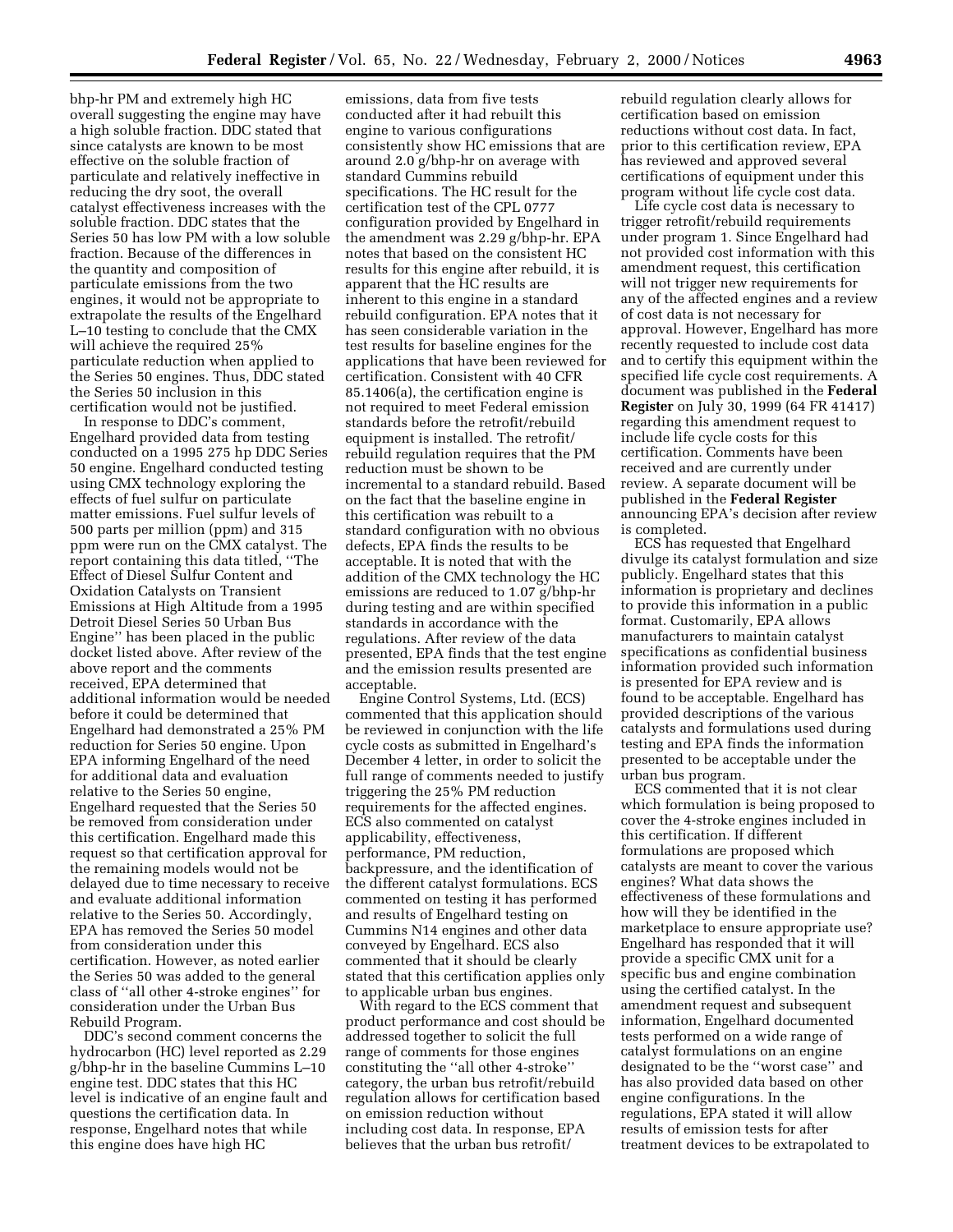engine types and model years known to have engine-out PM levels equal to or less than the test engine. In the application, Engelhard has presented data from Cummins engine with CPL 0777 which is considered to be the worst case configuration for the engines to be included in this certification. In addition, Engelhard has presented data from tests performed on Cummins CPL 0774 to support this amendment request. Engelhard has responded that in order to simplify certification, it will only utilize the catalyst formulation tested on the Cummins L–10 CPL 0777. EPA has reviewed the effectiveness of the formulation to be used with this equipment and designated for this certification and finds it to be acceptable. ECS commented that the emissions profile of Cummins L–10 engine (CPL 0777) that Engelhard tested was significantly different from the L– 10 engine ECS tested for its certification. ECS commented that Engelhard testing of CPL 0774 showed very high insoluble carbon reductions and ECS questions on all the L–10 test data. The urban bus retrofit/rebuild rule does not specify the percentage reduction which must occur in either the soluble or insoluble PM fractions. In its March 30, 1998 submission, Engelhard provided data showing that the CMX technology reduces the total particulate matter by at least 25 percent based on the tests conducted on CPL 0774. While it is recognized that the insoluble portion of the PM appears relatively high, Engelhard has provided data showing the CMX technology reduces the soluble and the insoluble fraction of total particulate to meet the requirements of the bus regulation. Furthermore, Engelhard has provided test data for CPL 0777 demonstrating at least a 25% reduction in total PM. No data was provided by Engelhard regarding the soluble versus insoluble portion of the PM for CPL 0777. However, such data is not an explicit requirement of the regulation. Based on the total PM reduction shown in the test data, EPA finds that the test results demonstrate compliance with the standard of reducing PM by at least 25%.

ECS commented that the tests conducted by Engelhard were conducted in a very uniform and procedural fashion with a backpressure setting which is atypical from actual inuse applications. Further, ECS commented that additional support data should be required to determine whether claimed PM reductions will occur on actual in-use buses. The regulation clearly states that the emission test to be used is the HeavyDuty Engine Federal Test Procedure set forth in 40 CFR Part 86 Subpart N or an approved alternative test procedure. EPA notes that the testing supplied by Engelhard for this certification was conducted according to the specified test procedure as put forth in 40 CFR and is accepted.

The urban bus retrofit/rebuild regulation does not require durability testing or in-use testing. However, it does require that the certifier supply a defect warranty over the initial 100,000 mile period of use of a certified system. Accordingly, the certifier is required to replace any defective part that is included in the certified kit during the 100,000 mile warranty period. As well, the certifier is required to warrant that the equipment, if properly installed and maintained, will meet the emission requirements for a period of 150,000 miles from when the equipment is installed.

ECS commented that both Engelhard and ECS are participating in Ottawa test programs. Specifically, Engelhard CMX technology has been retrofit on two buses equipped with Cummins N14 4 stroke/cycle engines. ECS asked if Engelhard will disclose the results of this testing to EPA and discuss the results. ECS believes that the data from the Ottawa program does not support a broad certification of the CMX for all 4 stroke/cycle engines for a 25% PM reduction. In response Engelhard has stated that this information is not relevant to this application because the catalyst used during that program was undersized compared to the catalyst which would be supplied under this certification. Engelhard asserts that a properly sized CMX catalyst will achieve the 25% reduction over the FTP on an N–14 engine.

ECS provided documentation which ECS stated was presented by Engelhard at a recent workshop in Hong Kong. ECS comments that the data presented shows that the expected PM emissions reductions with the CMX converter muffler for several engine families is below 25%. In response Engelhard states that the referenced data incorporates testing on undersized catalysts and that the data referenced by ECS was based on obsolete catalyst formulations. Engelhard will utilize only the high activity catalyst formulation used for testing the Cummins L–10 CPL 0777 in this application. A description of this catalyst was provided by Engelhard as confidential business information for EPA's review. EPA finds that Engelhard has demonstrated that this catalyst will provide for at least a 25% PM reduction on the applicable engines included in

this certification. Engelhard states that it will size the catalyst according to the applicable engine size to achieve the specific PM reductions specified.

In the data provided with this amendment, Engelhard has documented test results utilizing a range of catalyst formulations on the worst case configuration. EPA finds that this data demonstrates that the Engelhard CMX will reduce PM by a minimum of 25 percent. The regulation allows that after treatment devices such as the CMX equipment may be applied to other engines based on testing performed on the worst case engine. Engelhard has complied with this requirement for this certification.

ECS requested that EPA specifically state, in granting of any 4-stroke engine certification based on emissions from data from a single engine, that such certifications only apply to specific urban bus engines. In this document, EPA has identified the specific urban bus engines to which it applies. ECS also requested that EPA state that this certification should not be used by state agencies in the assessment of non-urban bus retrofit programs. EPA does not believe this statement is appropriate in this document because it is outside of the purview of the urban bus rebuild program.

The Johnson Matthey Corporation (JMI) commented on the use of CPL 0777 as the worst case configuration. JMI also commented on the use of two different catalyst formulations during emission testing and questioned which was used during certification testing and how each formulation would be identified for use.

Johnson Matthey Corporation (JMI) commented that the worst case engine should be based on the highest exhaust flow rate rather than using the engine with the highest engine out PM. JMI commented that Engelhard should explain the reasoning for selecting CPL 0777. The regulations specify that the worst case engine configuration shall be the engine configuration having the highest engine-out particulate matter emission levels prior to installation of the retrofit/rebuild equipment. The Cummins engine CPL 0777 meets this criteria and qualifies as the worst case engine configuration for the engines included in this certification under the regulations.

JMI commented that Engelhard provides performance data for two different catalyst formulations on the engine configured to CPL 0744. JMI commented that only one catalyst formulation was tested on CPL 0777 and Engelhard should be required to identify which formulation was used for